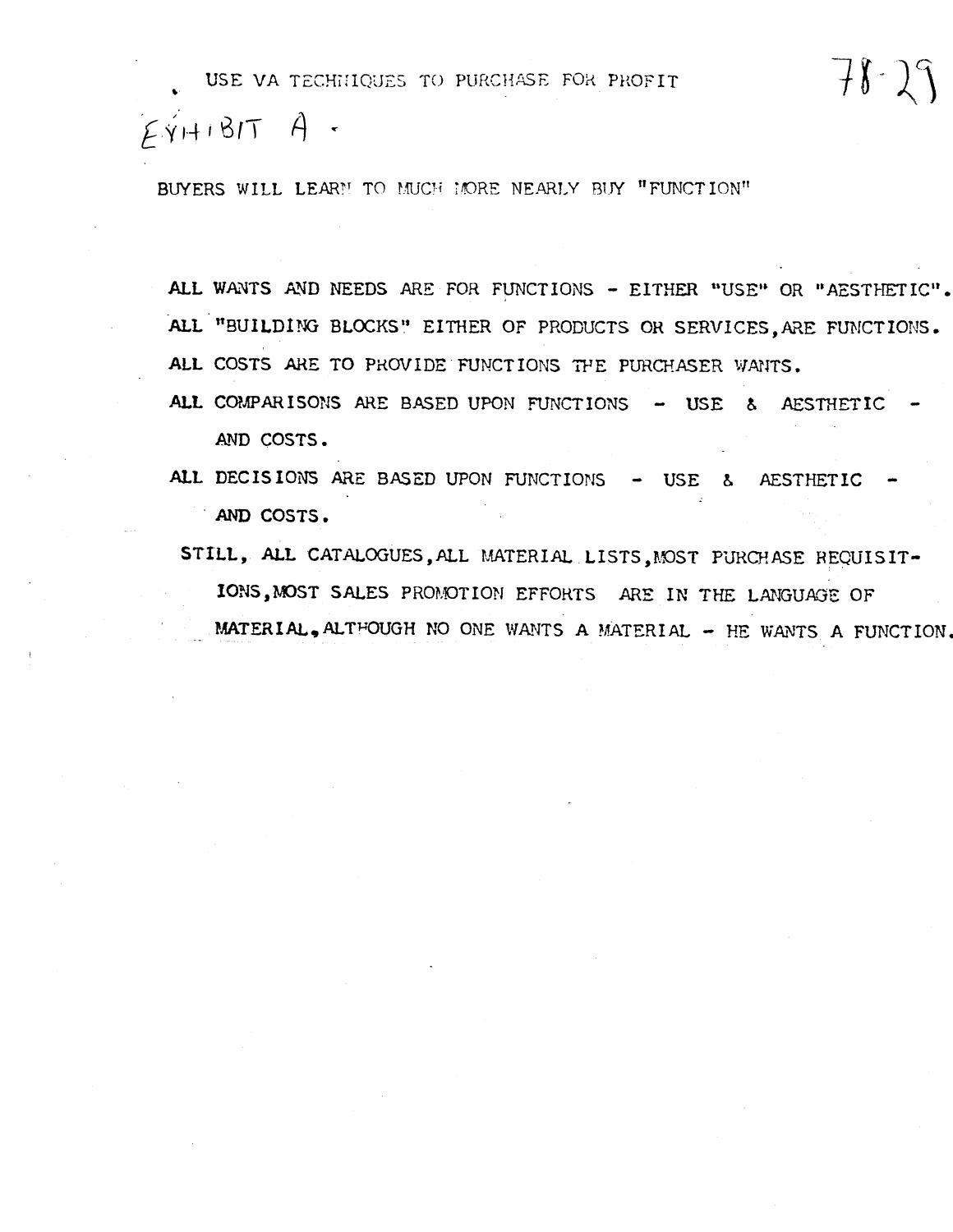BEFORE LEARNING "HOW" TO' BECOME A BETTER PROFIT MAKER, THERE ARE FIVE DECISIONS FOR THE BUYER TO MAKE. HE MUST DECIDE:

1. THAT HE IS THE "GOALIE" (AS IN HOCKEY OR SOCCER). THAT IT IS HIS JOB TO SEE THAT NO MONEY GOES OUT UNLESS VALUE COMES IN. NO MATTER WHAT. THAT HE DOESNT COMPETE WITH HIS TEAMMATES, NOR FAULT THEM FOR THEIR MISTAKES. BUT HE DOES HAVE A JOB TO DO. WHEN THE PUCK OR BALL SLIPS THRU, HE STOPS IT. IF IT GETS BY HIM TOO ITS A LOSS, AND COMPETITION WINS.

2. THAT HE WILL NOT JUST CATCH THE BALL AND QUICKLY THROW IT ON. HE WILL RUN IT A MEANINGFUL DISTANCE TOWARD THE GOAL BEFORE HE THROWS IT. HE WILL NOT JUST GET A REQUISITION. AND HANDLE IT CLERICALLY. HE WILL CONTRIBUTE.

3. THAT. AS IN A GAME. HE WILL HAVE BLOCKERS AND STOPPERS WHICH HE MUST OVERCOME. HE MUST EXPECT THIS. BE PREPARED FOR IT AND DO IT. MAT 4./HE MUST TEACH HIS TEAMMATES THAT HE IS COMPETENT TO RUN THE BALL A MEANINGFUL DISTANCE. AND THAT HE WANTS AND EXPECTS TO DO IT. THAT

5. HE WILL TEACH HIS VENDORS TO HELP HIM.

IT IS BY NO MEANS SUGGESTED THAT THE VA BUYING TECHNIQUES WHICH FOL-LOW WILL ALLOW THE INEXPERIENCED PERSON TO BUY PROFITABLY, BUT RATHER THAT THEY ARE ADDED TECHNIQUES FOR THE USE OF THE EXPERT BUYER. THEY ARE FOR THE "COACHING OF CHAMPIONS". S: COIFIC "ONE-AT-A-TIME" VA BUYING TECHNIQUES. SOME WITH BRIEF DESCRIPTIONS OF EXAMPLES. FOLLOW. THE READER WHO WISHES MORE DEPTH OF INFORMATION ABOUT ANY EXAMPLE WILL FIND IT BY REFERING TO THE PAGE IN PARENTHESIS ie (57), IN THE MILES BOOK, SECOND EDITION, MCGRAW-HILL BOOK CO.

 $\mathbb Z$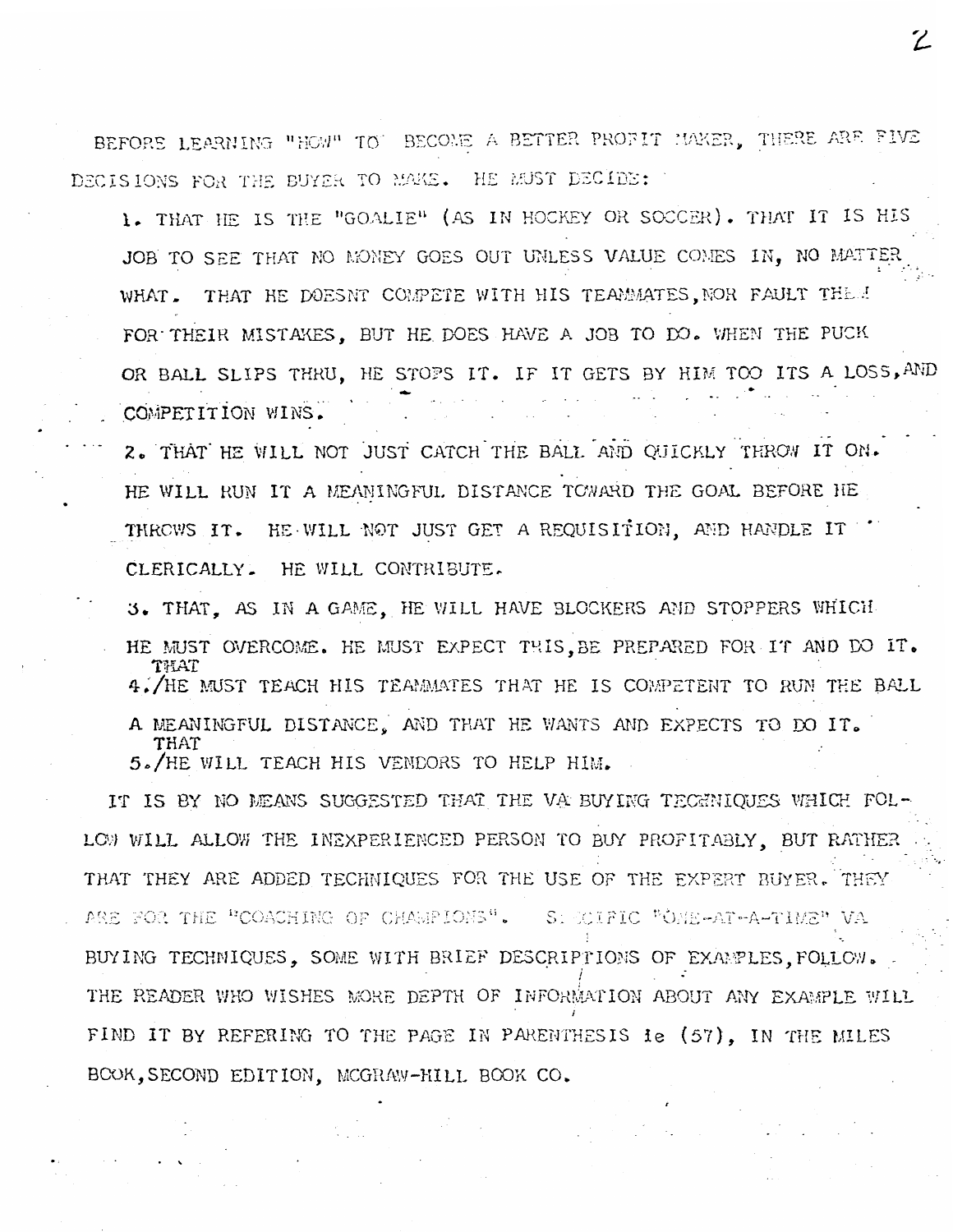## TEN VALUE ANALYSIS TECHNIQUES FOR BUYERS

- 1. PURCHASED PART FUNCTION ANALYSIS
- 2. PURCHASING PARTICLE FUNCTION ANALYSIS
- 3. PURCHASING SPECIFICATION FUNCTION ANALYSIS
- 4. PURCHASING AESTHETIC FUNCTION ANALYSIS
- 5. ADDITIONAL COST FUNCTION ANALYSIS
- 6. SUPPLIER MANUFACTURING COST FUNCTION ANALYSIS
- 7. FUNCTIONING PRODUCT FUNCTION ANALYSIS
- 8. SUPPLIER MANUFACTURING PROCESS FUNCTION ANALYSIS
- 9. NON-WORKING COST FUNCTION ANALYSIS
- 10. COMBINATIONS
	- (2) PURCHASING PARTICLE FUNCTION ANALYSIS  $)$ )
	- (3) PURCHASING SPECIFICATION FUNCTION ANALYSIS)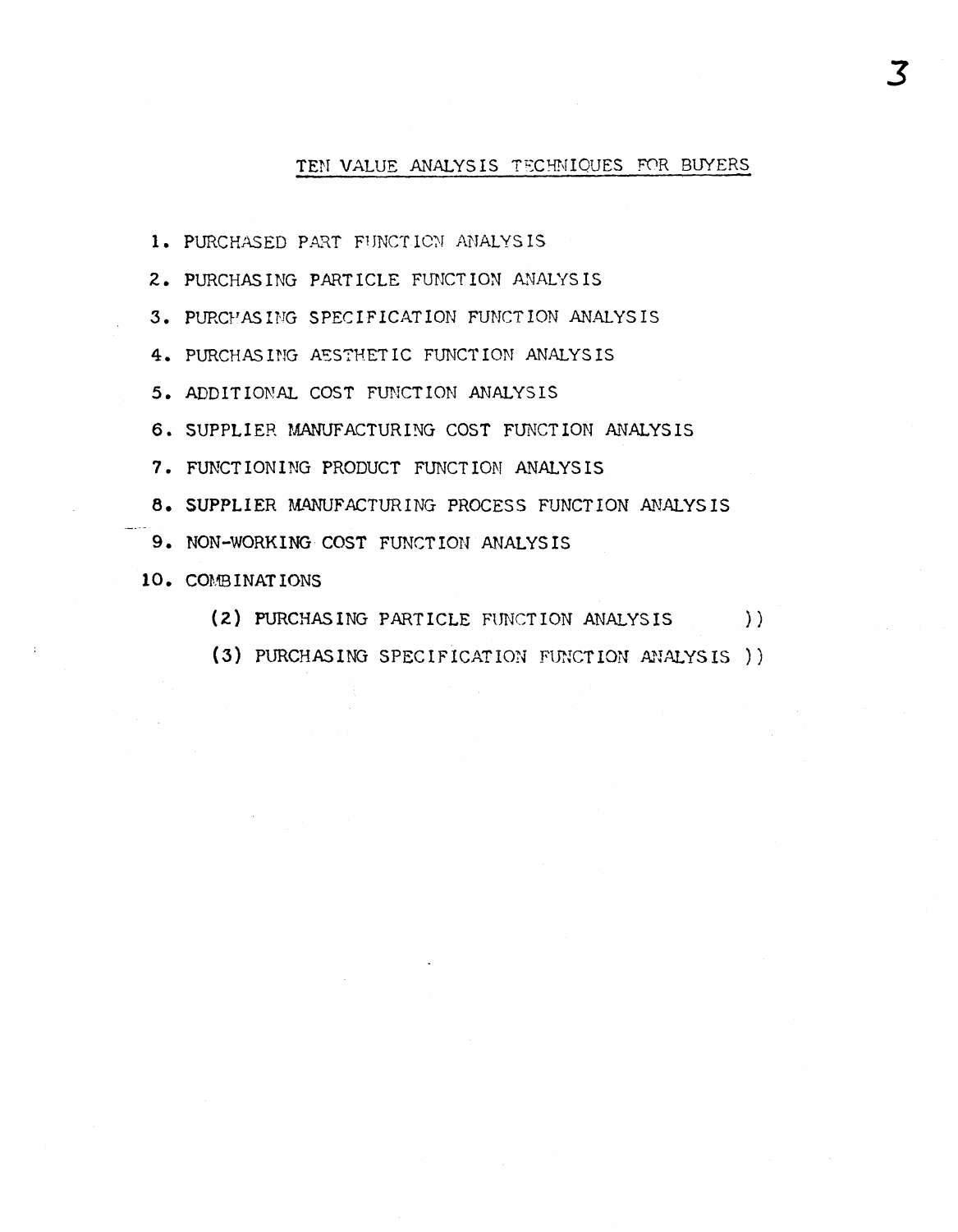THE BUYER WILL LEARN FUNCTION. KNOW FUNCTION, AND IN SO FAR AS HE CAN WILL PAY OUT NO MONEY WHICH DOES NOT BRING IN AN IDENTIFIED AND WANTED FUNCTION. SOME APPROACHES FOLLOW:

1. "PURCHASED PART FUNCTION ANALYSIS. "THE BUYER LEARNS THE FUNCTION OF THE PARTS HE BUYS. HE ASKS QUESTIONS.HE LEARNS.HE UNDERSTANDS. LITTLE, OR IF THE PART SEEMS TO CONTRIBUTE/NOTHING, HE ADVISES THE REQUISITIONER, AND ASKS HIM IF HE WISHES TO RECONSIDER, TO CANCEL OR CHANGE THE REQUISITION.

Example (100)"Dust Cover"used inside another enclosure on electronic equipment. It cost \$5.00. Buyer saw no function, questioned it. Engineering said "Marketing Require it". Marketing said, "No function, take it off. Only one customer wants it. I'll charge him extra and put it on his.

2. "PURCHASING 'PARTICLE' FUNCTION ANALYSIS". THE BUYER CREATIVELY AND IMAGINATIVELY EXAMINES EACH PARTICLE OF THE ITEM HE BUYS. IS THAT. PARTICLE WORKING? ARE ALL PARTICLES WORKING APPROXIMATELY TO THEIR CAPACITY. OR ARE SOME PARTICLES DOING NOTHING BUT ADDING WEIGHT AND VOLUME AND COST? WHEN HE FINDS NON-WORKING PARTICLES WHICH HE KNOWS. HE MUST PAY FOR, HE RAISES THE QUESTION "CAN SOME OF THIST NON WORKING MATERIAL BE ELIMINATED, OR PUT TO WORK"?

Example (57) The buyer bought 11d worth of steel 3 inches wide x 1/8 inch thick from which stampings were made for a shift lever bracket on an appliance. He evaluated the function at 3d. He saw that the bracket was  $2\frac{1}{2}$ , not 3" wide and that  $\frac{1}{4}$ " of steel scrap along each side resulted from punching. This was non functioning steel he was paying for. He saw that there was waste steel all Withs way around Why? Why not get the right width of steel and just cut it off? He questioned it. The result pleased him greatly The shape of the back end did'nt matter, so the designer made it th reverse of the front shape, so that instead of punching out each par with scrap all around, now it was just a cut-off operation, so that by advancing the material two lengths for each stroke, one was cut off and the other punched off. The result was no scrap,  $\frac{1}{2}$  the punchi cost, and no scrap handling. Cost became 2¢ total, ready to use. \$37,000/yr were added to earnings.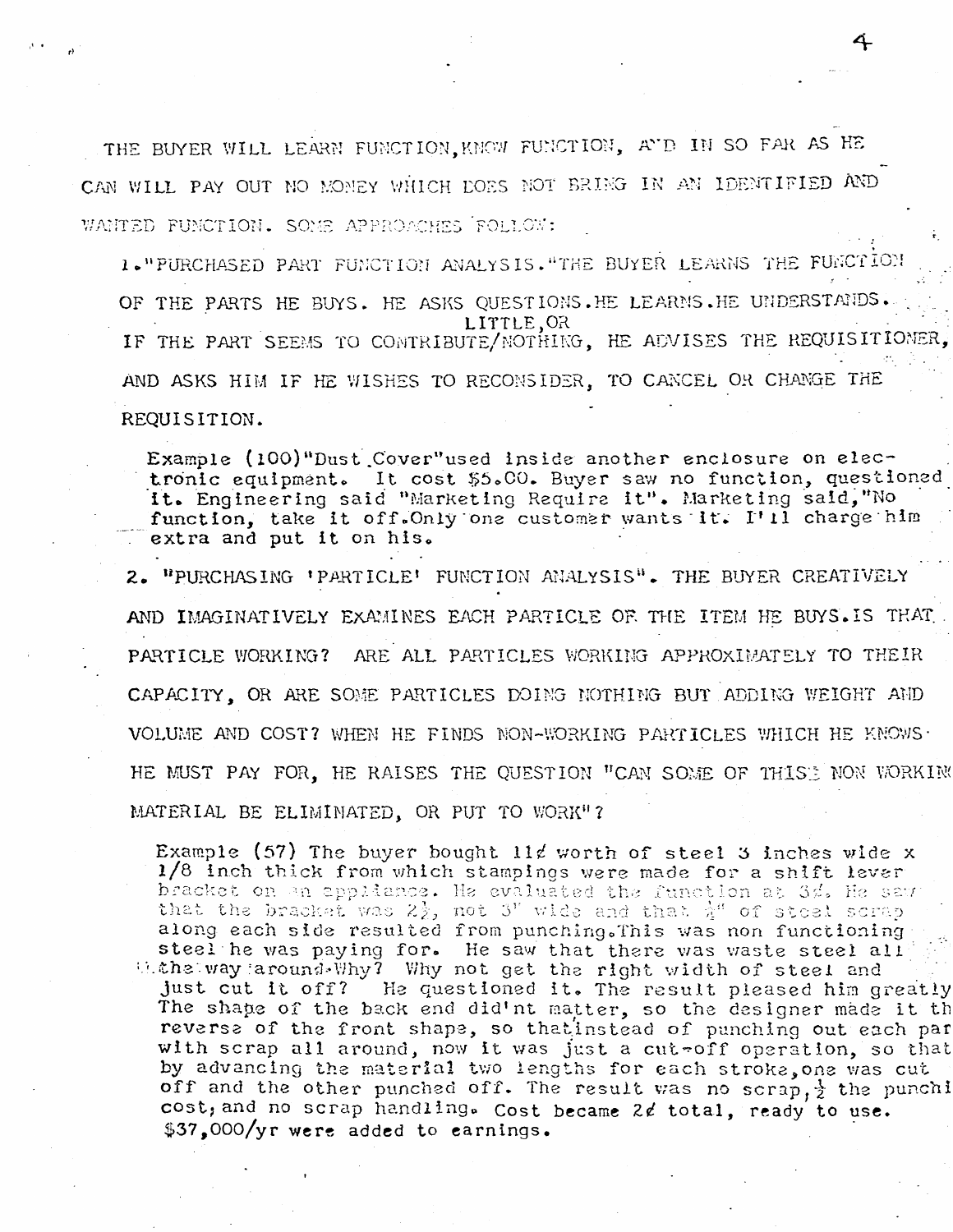3. "SPECIFICATION FUNCTION ANALYSIS". EACH ITEM OF THE SPECIFICATION WHICH ADDS COST, IS FOR THE PURPOSE OF BRINGING SOME FUNCTION. SURFACES SMOOTHER THAN NORMAL, CLEARANCES TIGHTER THAN NORMAL, PERPENDICULARNESS  $\sigma$  ,  $\sigma$  , MORE EXACT THAN NORMAL. EACH ARE FOR SOME FUNCTIONING PURPOSE. THE BUYER CHECKS EACH OTHER-THAN-NORMAL SPECIFICATION, TO LEARN WHICH ARE HE OFTEN ADDING COST, HOW MUCH, AND WHAT FUNCTION THEY PROVIDE. FINDS THAT SOME ARE NOT ADDING FUNCTION. HE THEN DEVELOPS THE AMOUNT OF COST BENEFITS WHICH WOULD RESULT IF THOSE SPECIFICATIONS WERE NOT INCLUDED. HE PROVIDES THAT KNOWLEDGE TO HIS APPROPRIATE TEAMMATES SO THAT PROPER ACTION MAY BE TAKEN.

Example (126) A small, very precise steel part resembling the top half of a shingle nail was being purchased in quantities of 700,000 per year. They cost 6d each, \$42,000 per year. The buyer questioned their function. They were values" in the gas system of a refrigerate They acted as a check valve. They were always mounted in an upright position and were positioned in : the top of a tube so that any gas flow from below only had to lift their weight to proceed, but any gas trying to return was stopped. To shorten this interesting and valuable story, all of the tolerances other than on the underneath of the head added nothing to function and were made normal. Surprisingl the cost was lowered to  $1/10$  cent. \$700. per year instead of \$42,00

4. "PURCHASING AESTHETIC FUNCTION ANALYSIS". AESTHETIC FUNCTION IS IMPORTANT. NO NEED TO MAKE IT IF IT DOESNTPPLEARE THE CUSTOMER SO THAT HE WILL BUY IT. "AESTHETIC" FUNCTION IS BOUGHT THE SAME AS "USE" FUNCTION, EXCEPTING, THE BUYER CANNOT USE AS MUCH OF HIS OWN JUEGEMEN ТO IN SELECTING WHAT IS "ARTFUL", HE MUST LEAVE THAT ENTIRELY/HIS TALENT TEAMMATE. HE DOES HOWEVER OFTEN DEVELOP COSTS FOR ALTERNATIVES WHICH MIGHT PROVIDE THE SAME, OR BETTER AESTHETIC VALUES, AT LOWER COST. THI KNOWLEDGE GREATLY AIDS THE ARTFUL DECISION MAKER IN SELECTING BEST "AESTHETICS" AT LOWEST COST.

(2) A small pointed triangular shaped piece of very thin Example aluminium was used on the knob of an appliance. It served two funct ions. It covered the screw which mounted the knob to a shaft and it served as a pointer indicating the adjustment. It contained a red dart emphasizing the direction it pointed. 1,000,000 each year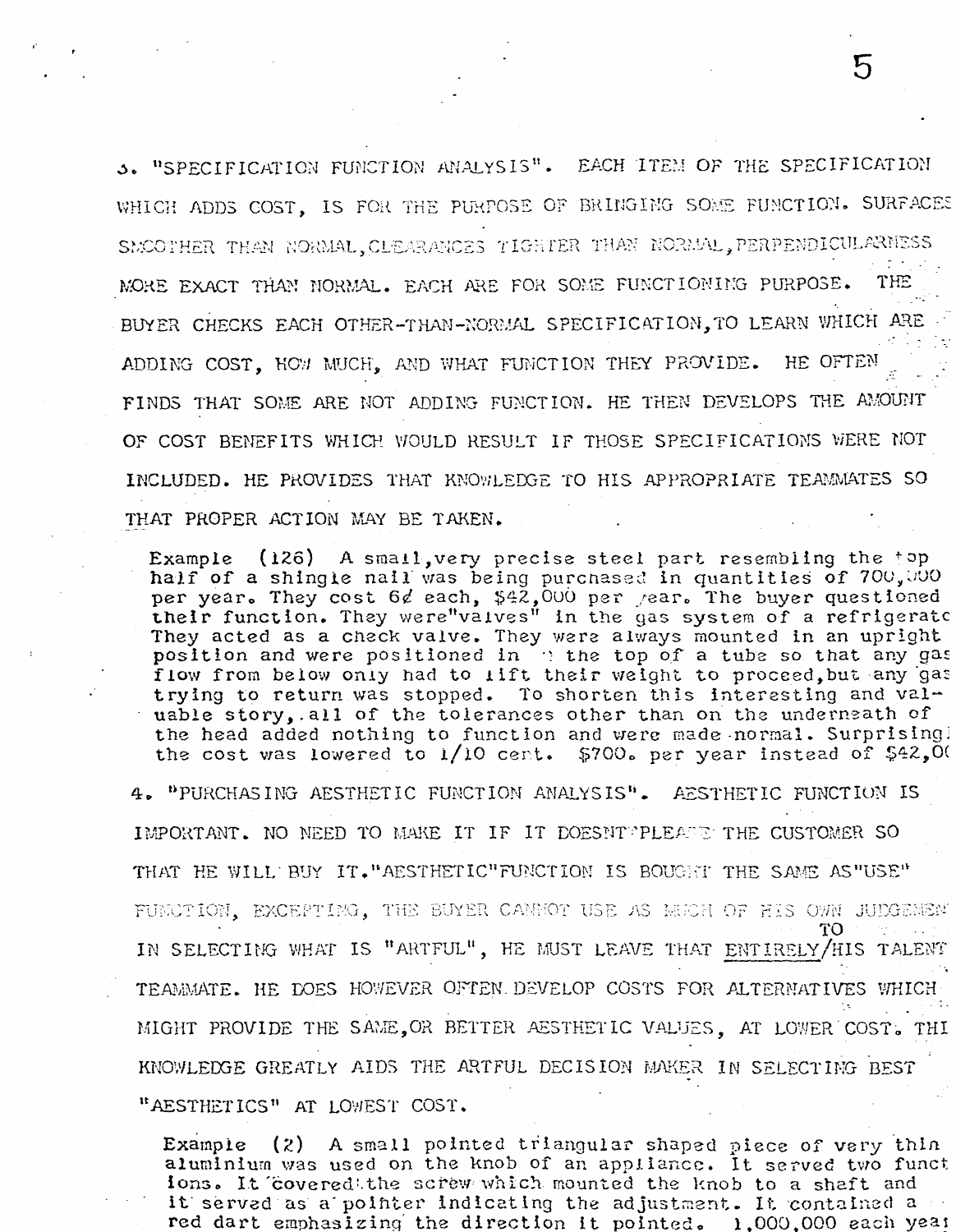The buyer asked a supplier of tiny stampings to quote to the same drawing, but make it of pre-polished stainless steel. He quoted \$5,000 for a years supply of interchangeable parts. The style designer said, "buy it, I like it better, and we add \$15000, to earnings.

5. "ADDITIONAL COST FUNCTION ANALYSIS". IS THE PART OR MATERIAL READY TO USE, AS RECEIVED? IF NOT, WHAT IS IMMEDIATELY DONE TO IT? WHAT IS THAT COSTING NOW? COULD WE BUY IT READY-TO-USE? HOW MUCH MORE WOULD THAT COST?

I PAUSE A MOMENT HERE TO POINT OUT THAT NOME OF THE DECISION MAKERS IN THE SYSTEM HAVE THAT INFORMATION - UNLESS AND UNTIL THE BUYER GETS IT. MUCH OF THE ADDED CONTRIBUTION WHICH THE BUYER CAN MAKE IS FROM THE FACT THAT HE HAS SOURCES OF INFORMATION WHICH IN FACT NEEDED. BUT WHICH IS NOT DEVELOPED. EXCEPTING BY HIS ACTION.

Example (232) For  $2\frac{1}{2}$  each the buyer bought thin strip steel 2 inchere wide which was used in pieces 8 inches long, more than 1,000,000 per year. Pursulng the "Additional Cost Function Analysis" app-<br>roach he found that the part went. The product at 10<sup>3</sup>g. Some for making holes, but much for grinding, rounding and smoothing one edge. He then proposed that he buy "mill edge" strip, by paying a small price "extra", securing the smooth rounded edge, as received. This<br>lowered the "as used" cost to  $4\frac{1}{2}e$ , adding \$60,000 per million per year to earnings.

6. "SUPPLIER MANUFACTURING COST FUNCTION ANALYSIS". ON LARGE VOLUME COMPETITIVE ITEMS IT IS OFTEN IMPORTANT FOR THE BUYER TO KNOW MUCH ABOUT THE MANUFACTURING PRACTICES AND PROCESS OF THE SUPPLIER. WHAT WORK IS HE DOING, AND WHAT COST IS HE INCURRING WHICH DO NOT ADD TO THE FUNCTIONS THE BUYER WANTS? THE SKILLED BUYER. IN THE PROPER FRAMEWORK OF BUYER-SUPPLIER CONFIDENCE CAN RELATE APPROXIMATE COSTS TO FUNCTIONS IN THE SUPPLIERS OPERATIONS. HE OFTEN FINDS OPPORTUNITY TO END COSTS WHICH DO NOT FUNCTION. ENDS THEM AND BRINGS BENEFITS TO BOTH THE SUPPLIER AND THE BUYER.

Example (63) Enormous quantities, 50,000,000 per year, of a tiny stainless steel pin 1/16 dia. x 3/8 inches long were purchased and used in electric clocks, at a cost of \$3.65 per thousand. The buyer arranged to examine the form of incoming raw material to the supplier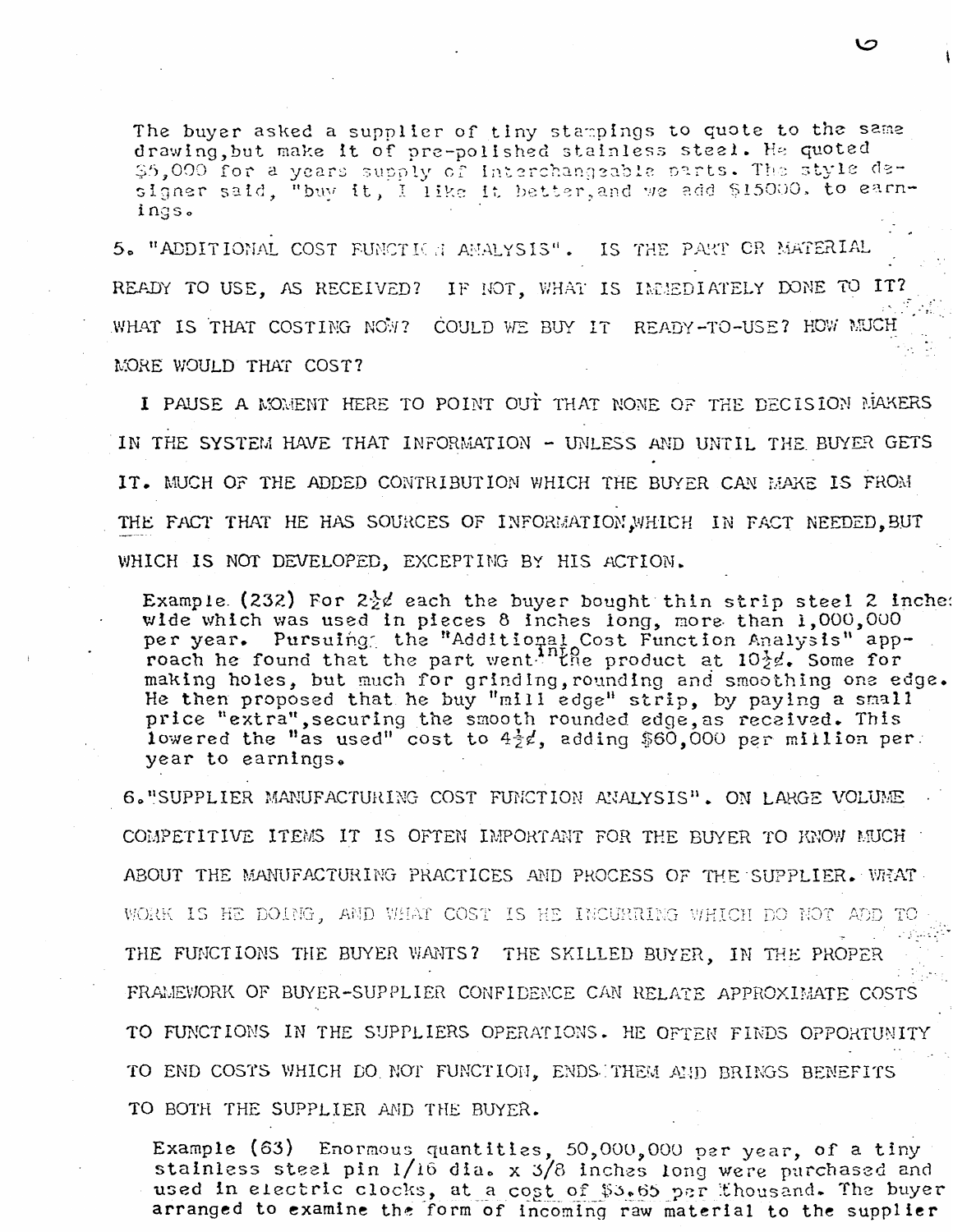and each operation which added cost, together with the function provided by that cost. The results were most gratifying. Among other non-functioning costs the buyer found that the wire bought was so large that it required 3 centeriess grinding passes to bring it to the right size and finish. The quantity was so large that wire the exact size wanted could be bought, at no premium, The supplier had set his and given one centeriess grinding pass. own manufacturing tolerances at half those of the customer, and<br>threw away those between  $\frac{1}{2}$  and full allowable tolerance. Of course they were included in his costs. Changes were made in inspection. and handling. Cost became \$1.90 per thousand. The same changes made on a similar additional part brout the added earnings per year to over \$100.000.  $c_1$ <sup>1</sup>

7. "FUNCTIONING PRODUCT ANALYSIS". OFTEN REQUISITIONS CALL FOR PRO-DUCTS WHICH THE BUYER BUYS. LEARNING WHAT THE FUNCTION NEEDED FROM THE PRODUCT IS, THEN SECURING PROPOSALS FROM SUPPLIERS WHO MIGHT PROVIDE THAT FUNCTION, BUT BY A DIFFERENT APPROACH. IS EXTREMELY PROFITABLE. THE BUYER THEN SUBMITS THE PROPOSAL TOGETHER WITH ITS COSTS TO THE REQUISITIONER FOR HIS STUDY, AND OFTEN, HIS APPROVAL.

Example  $(334-19,339-19)$ 3000 arching horns per year, made of bronze parts formed and brazed cost \$6.50 each. They were 15 inches long and about 2x2 inches. The function was to absorb the heat of the arc when the contacts were opened, so that the arc would extinguish. With this configuration and function in mind the buyer submitted it to a supplier of shell-moldings. He suggested a shell-molded casting of the same size, shape, and heat-absorbing properties. With this knowledge and the quotation of \$2.25 each plus  $65\ell$  each for the first year, the buyer submitted the proposal to the production people. This new knowledge allowed them to lower costs \$10,000 to  $$12,000$  per year.

8. "SUPPLIER MANUFACTURING PROCESS FUNCTION ANALYSIS" . THIS IS OUITE SIMULAR TO #6, BUT DIFFERENT. FUNCTION BUYING IS A NEVER-ENDING PROCESS THE BUYER CONSTANTLY LEARNS THE FUNCTIONS WHICH ANE BEING PERFORMED BY THE MATERIALS HE BUYS. HE USES HIS KNOWLEDGE AND SKILL TO MATCH UP THE FUNCTION NEED WITH SPECIALTY SUPPLIERS CAPABILITIES. HE TRIES DIFFERING APPROACHES. HIS BATTING AVERAGE BECOMES PRETTY GOOD.

Example (147,218) 800,000 J-bolts per year were being purchased for  $11\frac{1}{2}$  each. They were 8 inches long, made from 3/16 inch dia. steal rod. Three of them supported the heavy weight of the TV tube and the surrounding coils and apparatus. They had a  $\frac{1}{2}$  inch radius hook on one end and two inches of thread on the other. The buyer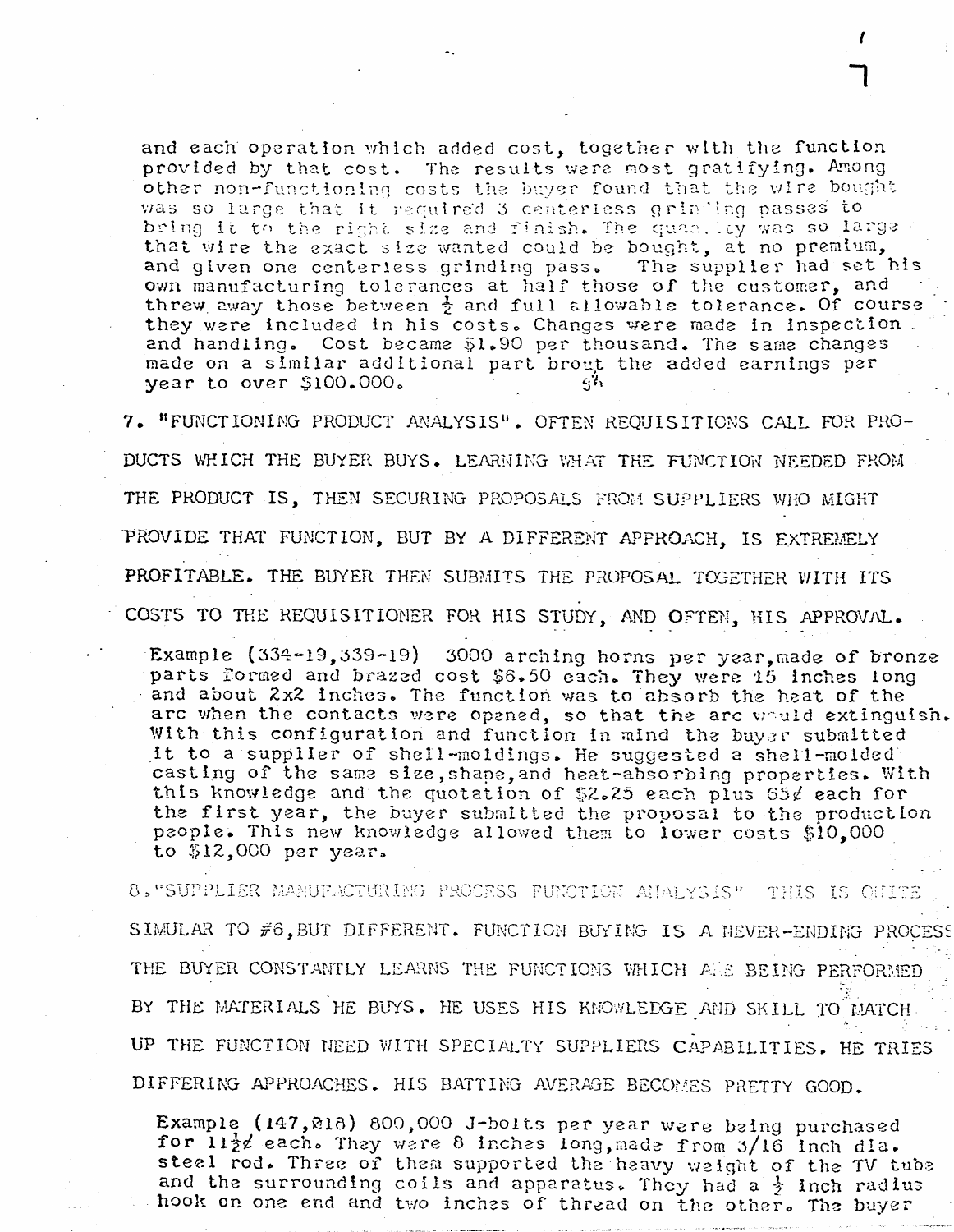$\sim$  evaluated their function by several comparisons and decided that  $\sim$  $\sim$  2 or 3 $d$  was the maximum possible value of the function. In that quantity, he wouldnt pay more than 3 or 4 cents for a boit that length and size, Certainly the J-bolt should be made by a supplier who used roll threading and automatic bending and cut-off equipment. He asked one for a quotation. The vendor replied that the drawing .calls for cut threads, which puts it on the slow screw machine equipment. As contrasted, he would make it with rolled thread. which would be interchangeable. He quoted  $1\frac{1}{2}d$ , The engineer examined the suitability of roll threads vs cut threads. He found that roll threads were a little stronger because the metal is worked a little. He changed. Purchase cost became  $1\frac{1}{2}t$  instead of  $11\frac{1}{2}t$ , adding \$80.000 of earnings.

9. "NON-WORKING COST FUNCTION ANALYSIS". EACH PURCHASE COST IS TO SECURE SOME WANTED FUNCTION. THE BUYER WILL LEARN WHAT THAT FUNCTION IS. OFTEN HE CAN IDENTIFY. IN THE PRODUCT. THE PART OR PARTS WHICH PERFORM THAT WANTED FUNCTION. HE WILL ALSO FIND SUPPORTING ITEMS, NOT PERFORMING THE MAIN FUNCTION. WHICH ARE ADDING MUCH TO COST. HIS SUPP-LIERS MAY SUGGEST LESS COSTLY MEANS TO PROVIDE THIS SUPPORT. VA TECH-NIQUES CALL THESE "SECONDARY" FUNCTIONS. PROPER CHANGE IN THEM DOES NOT EFFECT THE WANTED FUNCTION FROM THE DEVICE. IT'S THE BUYERS JOB TO DEVELOP THIS KNOWLEDGE AND REFER IT TO APPROPRIATE SUPPLIERS FOR THEIR PROBABLE CONTRIBUTION.

Example (108) Large quantities of a tiny radio frequency transformer about twice as large as a grain of rice, cost 39 / each. The buyer reasoned, "where is the cost? only a small amount of two tiny wires, held close together, perform the function. He discussed it with the supplier. The wires were wound on a tiny spool.4 holes. were drilled in the spool ends and working by microscope the wires. were threaded through those holes. It was very slow and costly. Clearly, the principal costs in the purchased item added no function. The laboratory was asked for an adhesive which would not react with the insulation on the wires and which would have long life. It was provided. The wires were wound on a support tab, touched with a spot of adhesive, and the transformer was functional and interchangeable. Cost became 19d. Earnings were increased \$40,000 per year.

10. COMBINING TWO VA PURCHASING TECHNIQUES - "COMBINATION OF PURCHASING SPECIFICATION FUNCTION ANALYSIS AND PARTICLE FUNCTION ANALYSIS". SINCE EACH TECHNIQUE HAS BEEN PRESENTED (TECHNIQUES 2 & 3) IT IS ENOUGH TO HERE SHOW THE REMARKABLE BENEFIT OF USING THE TWO IN COMBINATION. THE BUYER WILL LEARN TO USE SEVERAL SIMULTANEOUSLY, OFTEN WITH MUCH RESU